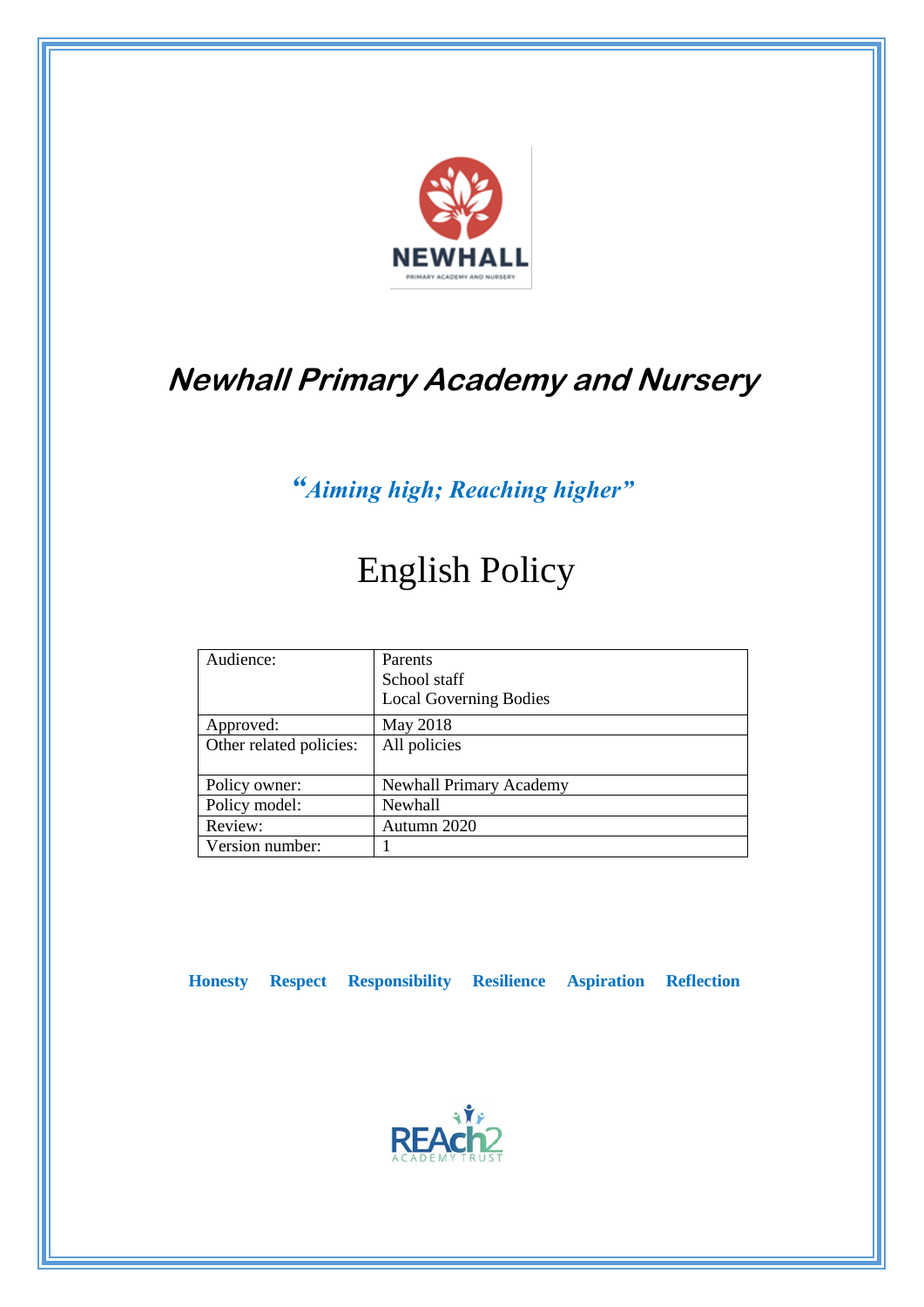At Newhall Primary Academy we believe that language and literacy is fundamental to the overall development of the child and their access to the curriculum in all its aspects. We aim to deliver quality teaching of basic and higher order reading, writing, speaking and listening skills to enable children to become confident and successful in their literacy.

In Foundation and KS1 we follow the 'Read Write Inc' programme of synthetic phonics. In KS2 we follow the Read Write Inc 'Literacy and Language' and spelling programme. This is closely matched to the current primary National Curriculum to enable quality learning and teaching to take place.

#### **We want all our pupils by the end of Year Six to be able to:**

- read and write with confidence, fluency and understanding;
- be able to orchestrate a full range of reading cues (phonic, graphic, syntactic, contextual) to monitor their reading and correct their mistakes;
- understand the sound and spelling system and use this to read and spell accurately;
- have fluent and legible handwriting and to be developing their own style;
- have an interest in words and their meaning and a growing vocabulary;
- know, understand and be able to write in a range of genres in fiction and poetry, and understand and be familiar with some of the ways in which narratives are structures through basic literary ideas of setting, character and plot;
- understand, use and be able to write a range of non-fiction texts;
- plan, draft, revise and edit their own writing;
- have a suitable technical vocabulary through which to understand and discuss their reading and writing;
- be interested in books; read with enjoyment and evaluate and justify their preferences through reading and writing; develop their powers of imagination, inventiveness and critical awareness.
- present their written work in a well ordered and clearly understood format across the school.

### **Structure**

# **Foundation Stage**

We believe that communication and language with opportunities to explore reading and writing underpins children's future learning.

The practice in Foundation Stage will follow the current EYFS curriculum guidance and will work towards the Early Learning Goals aiming to meet the statement of the goals by the end of Reception.

#### **In nursery and reception the daily routine will include planned and spontaneous activities that include:**

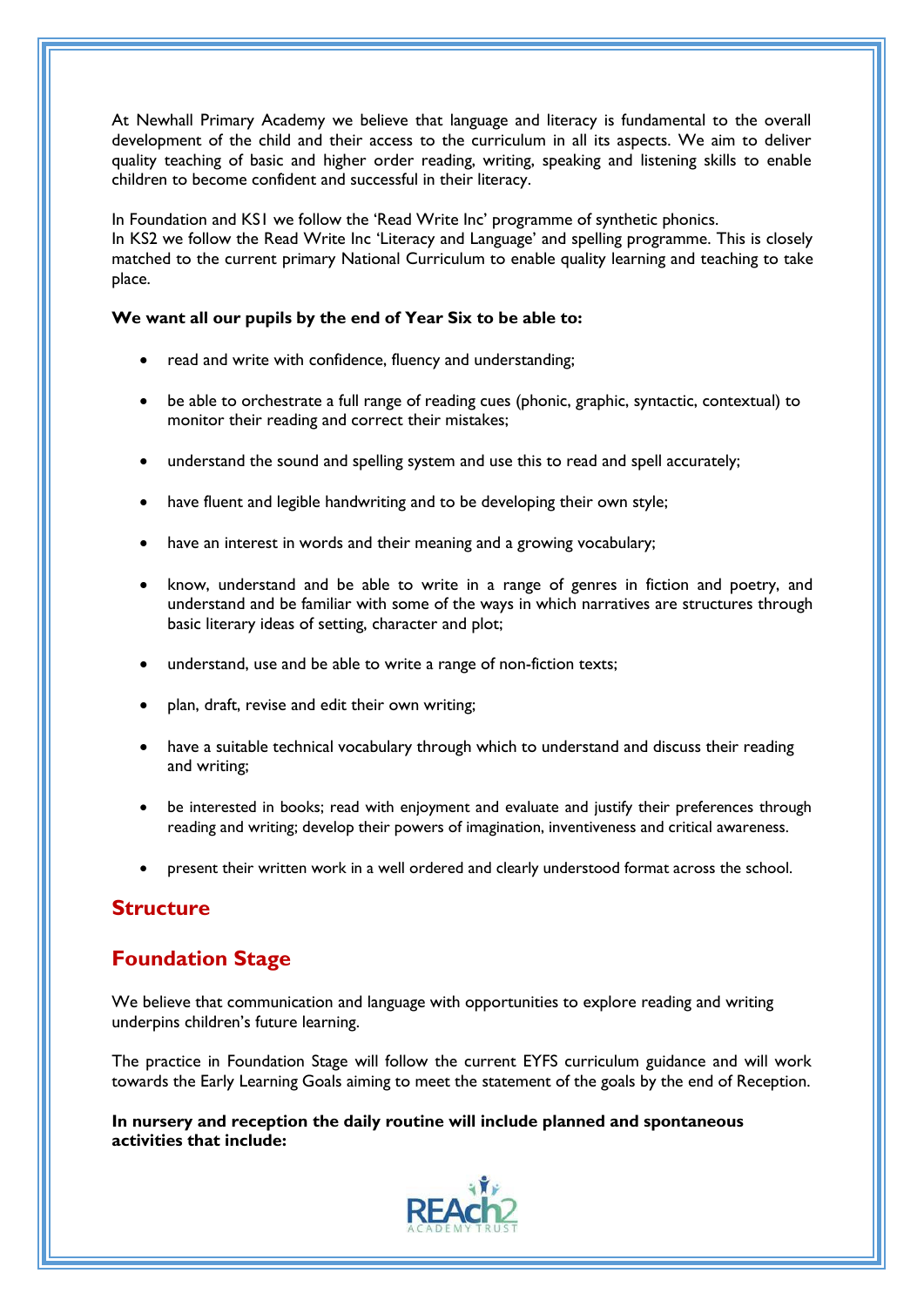- an environment which promotes independent reading and writing;
- a wealth of opportunities to develop and experience speaking and listening;
- modelling different forms of writing to the children for practice during child initiated activities;
- story of the week around which many of the activities in the environment are based on;
- individual reading and guided reading within RWI.
- daily story sessions including oral and written storytelling
- focus activities that teach children early communication language and literacy skills.
- sharing and enjoying a range of rhymes, songs, stories and books including daily storytelling;
- immersion in a print rich environment with opportunities for oral language and written communication, e.g. differentiated phonic activities;
- experiences that develop gross and fine motor skills through play and handwriting activities.

### **KS1**

At the beginning of Year 1, the assessments from the Foundation Stage will enable the planned work to follow a smooth transition.

#### **The teaching of English in KS1 will include:**

- explicitly taught and planned sessions following the guidance and objectives of the current primary National Curriculum;
- speaking and listening activities, e.g. role play, pair talk, drama, hot seating and public speaking to differing audiences in order to prepare pupils for the writing process;
- 1 hour per day of RWI covering the teaching of reading, writing, speaking and listening including word, sentence and text work;
- further opportunities to write within the topics being covered following the traditional genres from the literacy framework;
- letter formation and handwriting taught and modelled by the class teacher;
- immersion in a print rich environment that promotes a reading culture and develops children's oral and written communication.

English skills will not be taught in isolation and will be continually enhanced through quality cross curricular opportunities.

### **KS2**

At the beginning of Year 3, the teacher assessments and statutory tests from KS1 will enable the planned work to follow a smooth transition.

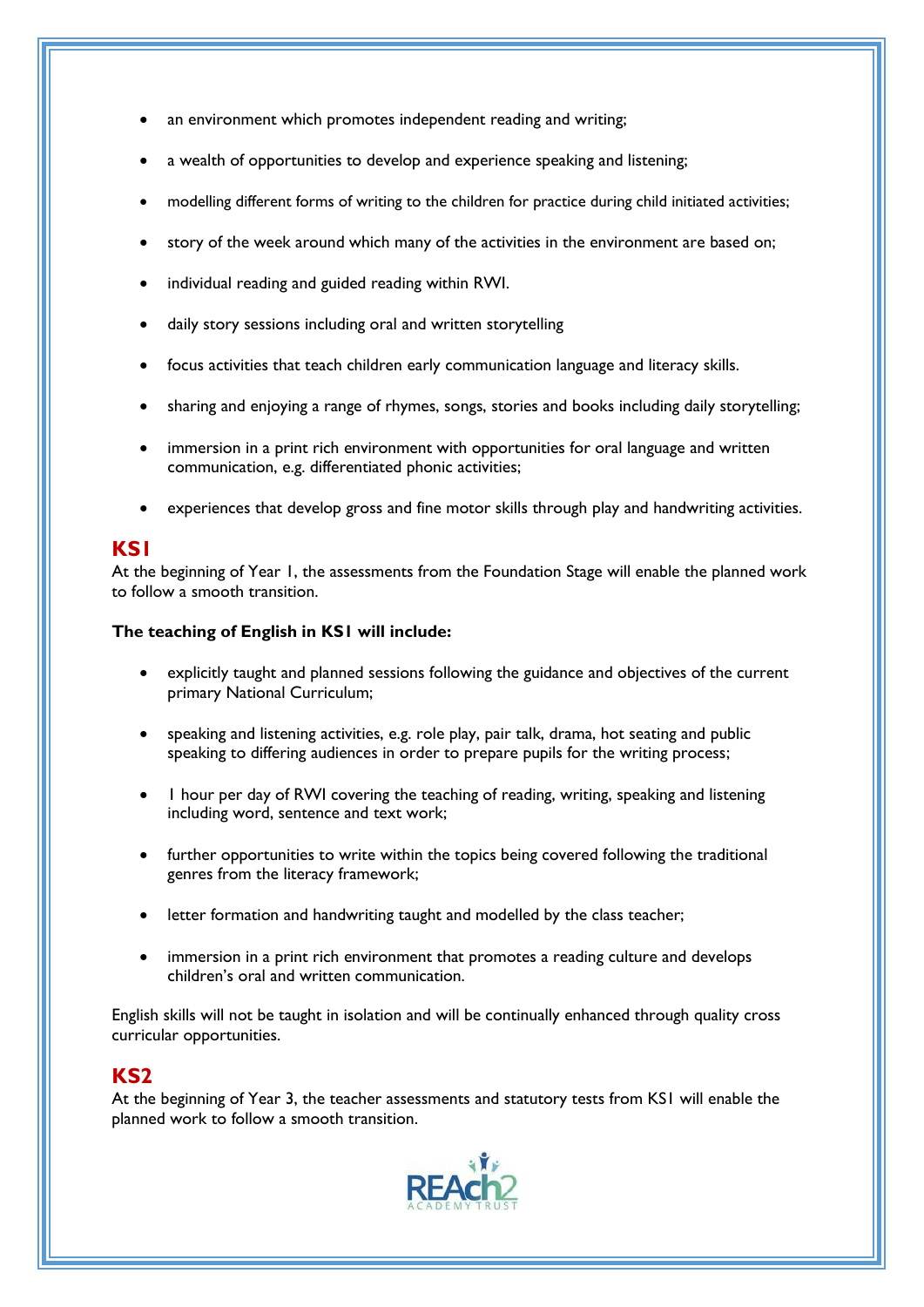#### **The teaching of English in KS2 will include:**

- explicitly taught and planned sessions following the guidance and objectives of the current primary National Curriculum;
- genre overviews to identify the success criteria of each unit of work and weekly plans tailored to the needs of our children;
- 1 hour 10 minutes per day of 'Language and Literacy' and 'Spelling' covering the teaching of reading, writing, speaking and listening including word, sentence and text work
- a range of text types, including cross-curricular writing, modelled to promote sustained composition;
- handwriting and agreed presentational skills taught and modelled by the class teacher;
- immersion in a print rich environment that promotes a reading culture and develops speaking and listening.

English skills will not be taught in isolation and will be continually enhanced through quality cross curricular opportunities.

## **Phonics**

In KS1 and Foundation we use Read Write Inc (RWI), an inclusive programme to get children off to a flying start with their English. Reading opens the door to learning. The earlier we can teach children to read the earlier they will be able to tackle more challenging material that will help them to learn.

Using RWI the children learn to decode effortlessly so that they can put all their energy into comprehending what they read. It also allows them to spell effortlessly so that they can put all their energy into composing what they write.

The aim of the programme is to be off the programme!

It is taught from Nursery up to Year 2, with the aim of most children coming off the programme at the end of Year 1. In Year 2 most children will move onto the RWI Literacy and Language programme.

# **Spelling**

Children's phonological awareness and spelling strategies are assessed and inform teaching. In Foundation and KS1 spelling is taught as part of the RWI programme. In KS2 dedicated time is allocated for teaching and investigating spelling using the RWI Spelling programme, as well as word level work linking to a related text in the main English session. Investigations are used alongside individual and whole class spelling logs. Children are encouraged to practise their spellings through investigation and homework. Word banks (given and created) along with dictionaries can be used to support children's spelling at the point of writing. Children also use the 'look, cover, write, check' method to learn their spellings. Children in KS2 are given weekly spelling tests to monitor their level of achievement.

Spellings should always be taught in context so that children comprehend the meanings and may subsequently use them in their own written work.

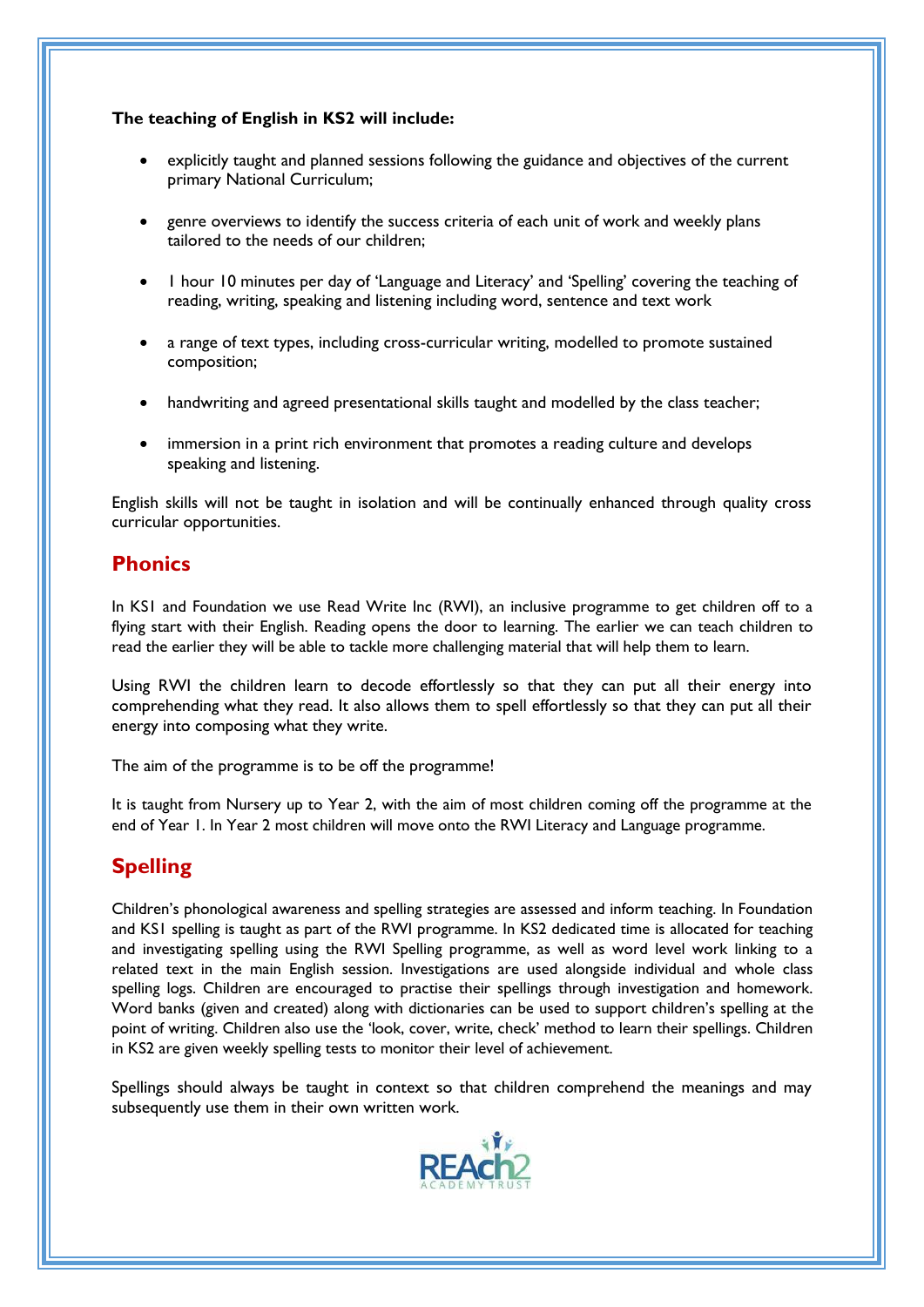### **Sentence level work**

This includes grammatical awareness, sentence construction, punctuation and the higher skills of grammar. This is taught directly through quality texts, modelled examples and investigation. In Foundation and KS1 the teaching of writing follows the teaching of reading using the RWI programme. A culture of success and achievement is developed. When children write their first sentences they already have the skills in place to achieve through the work they have done in reading. Children write using the graphemes they have learnt at their current stage of reading progress. As their reading progresses they are able to write using an increasing number of graphemes.

In KS2 the teaching of writing follows the teaching of reading using the RWI 'Language and Literacy' programme. Sentence level work is taught through the main English session and at other times where required. Teachers deliver discrete grammar lessons on a regular basis as well as teaching grammar and sentence structure through the use of quality texts.

### **Reading**

We believe in developing a reading culture throughout the school by creating welcoming fiction book areas in classrooms, a school library, and raising the profile of reading through a print rich environment, attractive book displays and promoting the written word at all times. A book fair is held every year and activities planned to celebrate World Book Day.

High priority is given to reading in KS1. Children are placed in ability groups for RWI and read a wide range of reading books. Children will look at books every day as part of their English lesson. Initially children will be involved in 'word time' - learning to read individual words and then look at 'ditties' which are the bridge between reading words and reading complete sentences. Books with words are introduced in line with their progress in RWI. The first books children will take home will be 'wordless' books. Parents are encouraged to look at the books with their children and share the stories together. Children will not take home books with words until they are able to be successful. The books that children take home will match their ability in RWI. Home reading books will be changed no more than twice a week. Parents are made aware of their child's reading progress through formal parent's evenings and informal discussion. Parents are encouraged to make a comment in their child's home-school reading record. Learning to read and the further development of reading skills, is a partnership between school and parents and carers. Communication between school and home is vital and all staff strive to foster positive and supportive relationships. Parents are encouraged to be positive in their attitude to reading, to be proactive in developing their children's reading and to be seen by their children to enjoy reading.

#### **Reading is taught through**:

1. RWI from Foundation through to the end of KS1.

This involves the teaching of 'green' words which are phonetically decodable and are taught as part of the programme using 'Fred the Frog'. On top of this the children are also taught the red RWI keywords; these are equivalent to 'tricky' words. The children learn that red words have to be learnt as sight vocabulary as '…if it's red it's hard to Fred!'

2. Shared and guided reading that immerses children in the pattern of story and features of text types, as well as targeting their reading skills.

This happens in class story times in Foundation and KS1 and in English sessions in KS2 when introducing text and prior to writing. The teacher models as an expert reader and draws out the key elements of the content. Shared and guided reading is usually delivered at a whole-class and partner-work level throughout the school. In KS1 this is done as part of the RWI programme and in KS2 this is delivered either as part of the RWI Language and Literacy programme.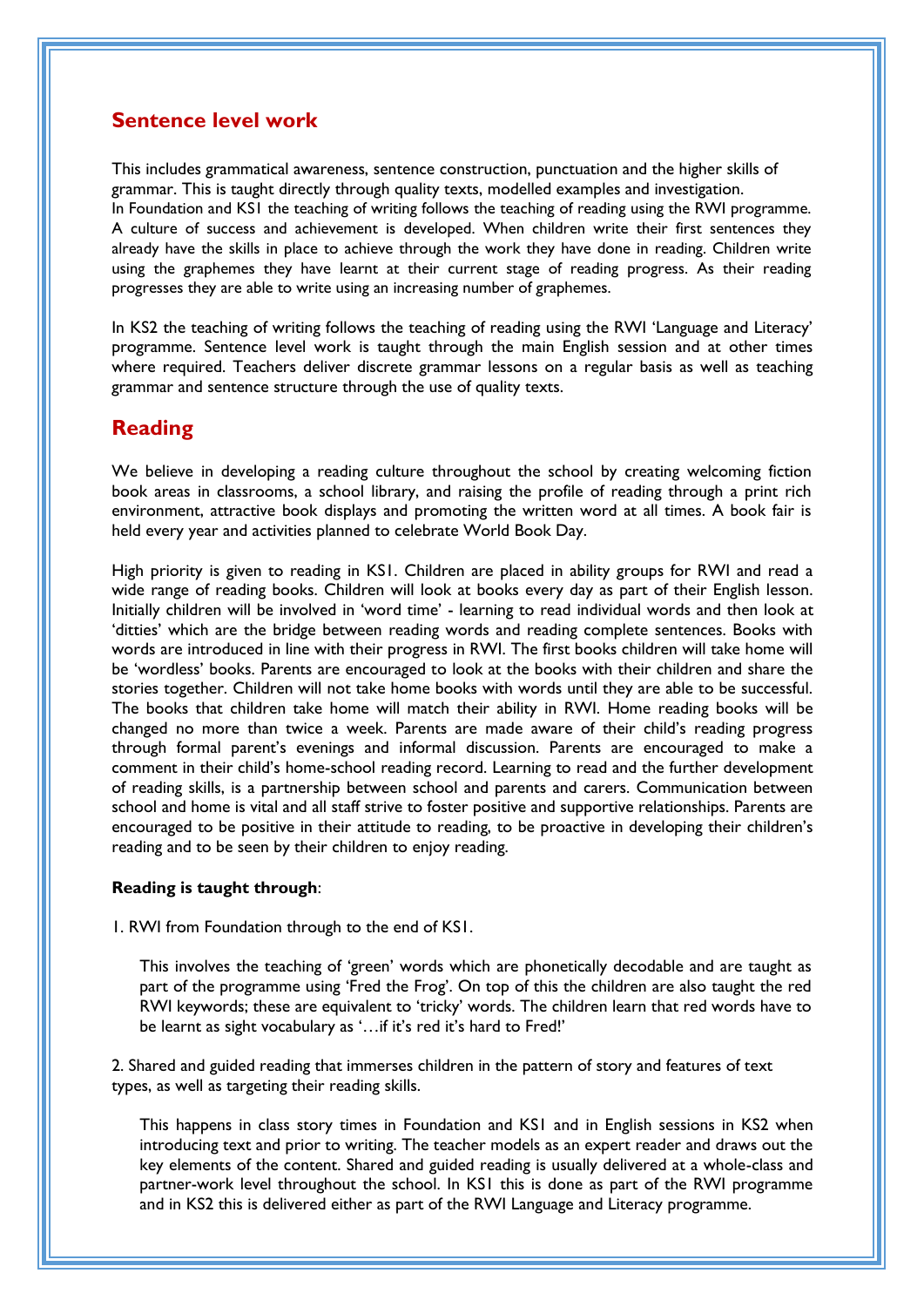### **Writing**

We believe that writing should be a creative and developmental process both at a functional and an imaginative level. All attempts at writing are valued and we know that all children have potential to be successful writers. The compositional and transcriptional skills are taught alongside the creative aspects. Immersion in reading, talk and preparation for writing is essential to the writing development process. In Foundation and KS1 the teaching of writing follows the teaching of reading using RWI.

#### 3. Independent reading in school and at home.

In Foundation and KS1 the books that children take home are determined by their class teacher. Class teachers have a chart correlating home-reading books with the RWI books they use during lessons. Parents communicate using their child's reading journal. Books are changed a maximum of twice per week. In Year 2 the children change their books independently once the book has been completed with an adult. The ability banded books have a controlled vocabulary and therefore children are moved through the stages as they are able to read the key words.

In lower KS2, children may choose their own ability banded book until they are assessed to be a 'free reader' by their class teacher. Parents should continue to hear their children read on a regular basis. Children change their book on completion and only if the teacher or a parent has signed the reading journal. Where necessary, following assessment, children below the age expected reading level will be placed within a RWI group.

In upper KS2 children are given more independence in their reading. It is not appropriate for parents to always hear their child read, although parents are encouraged to discuss their children's books with them. Books can be shared; parent and child may want to alternate the reading of chapters. This promotes a positive attitude to reading and allows informal comprehension and discussion to take place. Where necessary, following assessment, children significantly below the age expected reading level will be placed within a RWI group. These children may be identified for reading intervention.

Each day there is a Drop Everything And Read (DEAR) session in the school. This is an opportunity for all children and adults across the school to read on their own or in pairs. Each session lasts 15 minutes, followed by a short time afterwards for children to reflect on their reading in their reading journals, once they are able to.

4. The reading environment.

The print rich environment encourages children to interact with displays, to follow instructions and signs, promoting functional language. Within the classroom the reading area is attractive and inviting. Themed displays are encouraged along with opportunities to write book reviews and show homemade books. Books are also displayed and promoted around the classroom and the whole learning environment of the school. Book and audio tapes along with story props and puppets enhance the reading environment and process.

#### 5. The school library.

The library provides reference and reading materials for children and teachers. The school encourages all children to join and use their local library.

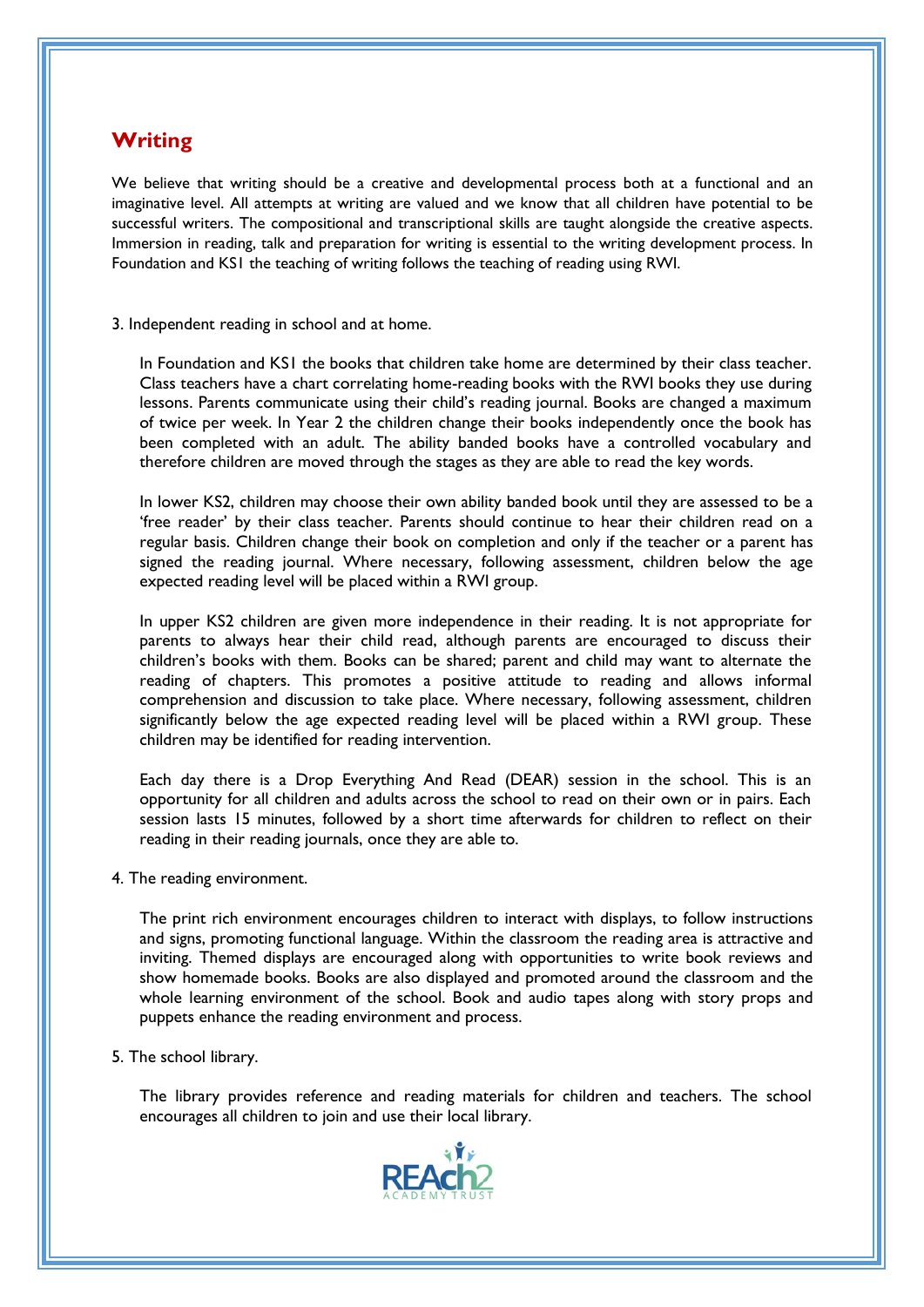#### **Writing is taught through:**

1. Shared writing that is modelled by the teacher as the expert writer with contributions from the children.

This is teacher-led writing with children watching and contributing ideas. Shared writing is not exclusive to English sessions and can be taught within Foundation subjects. The emphasis may be on the generation of ideas, grammatical awareness, spelling and phonics, compositional, transcriptional, presentational and text level skills or other key strategies needed in writing. Not all of these can be modelled in one session, but the teacher as the expert writer leads the cumulative writing process. In Reception different forms of writing are modelled to the children for practice during child initiated activities.

2. Guided writing that targets children at the point of writing.

Guided writing takes place in small groups with a teaching focus using targets and writing already modelled. The main part of the session is spent by the child writing with the adult intervening as appropriate. In Reception and KS1 the children are all ability grouped as part of RWI. Writing is modelled, shared and guided before the children write independently.

3. Opportunities for developmental writing.

In addition to the discrete teaching of writing through RWI in Foundation and KS1, opportunities for developmental writing should be available through all areas of learning and throughout the learning environment. Children's own attempts at early writing should be celebrated and promoted, alongside the direct teaching of the key skills that will enable the children to progress through the stages of writing development. In Foundation stage and KS1, children's writing that needs interpretation must be scribed by a teacher or adult working with the group. Ideally this is during the literacy session.

4. Independent writing.

Throughout the school children need opportunities to develop their confidence and practise their writing skills. All writing activities should have a purpose and quality should be promoted through book marking, publication or presentation to another audience. Writing is modelled and supported from immersion to quality writing. Independent writing is supported through the use of dictionaries, word banks, writing scaffolds and plans. All KS1 and KS2 children write six pieces of work annually in their 'Writing Journal', a special book that tracks writing development from Reception to Year 6. Foundation children write their first piece in this book during the summer term before their transition to KS1.

The children are encouraged to self-assess their writing focussing on their individual writing targets. Children are taught to edit and improve their writing.

#### 5. Writing environment.

The school environment celebrates quality writing through displays of work in both handwritten and typed form as well as signs and labels. All classrooms should have attractive and wellequipped resources for writing that children can access through a writing area or table. Opportunities for writing are planned for and accessible throughout the learning environment and school day. Functional and creative writing are demonstrated and promoted by staff and visitors. English displays within every classroom should be teaching and learning resources as well as showcasing excellent work.

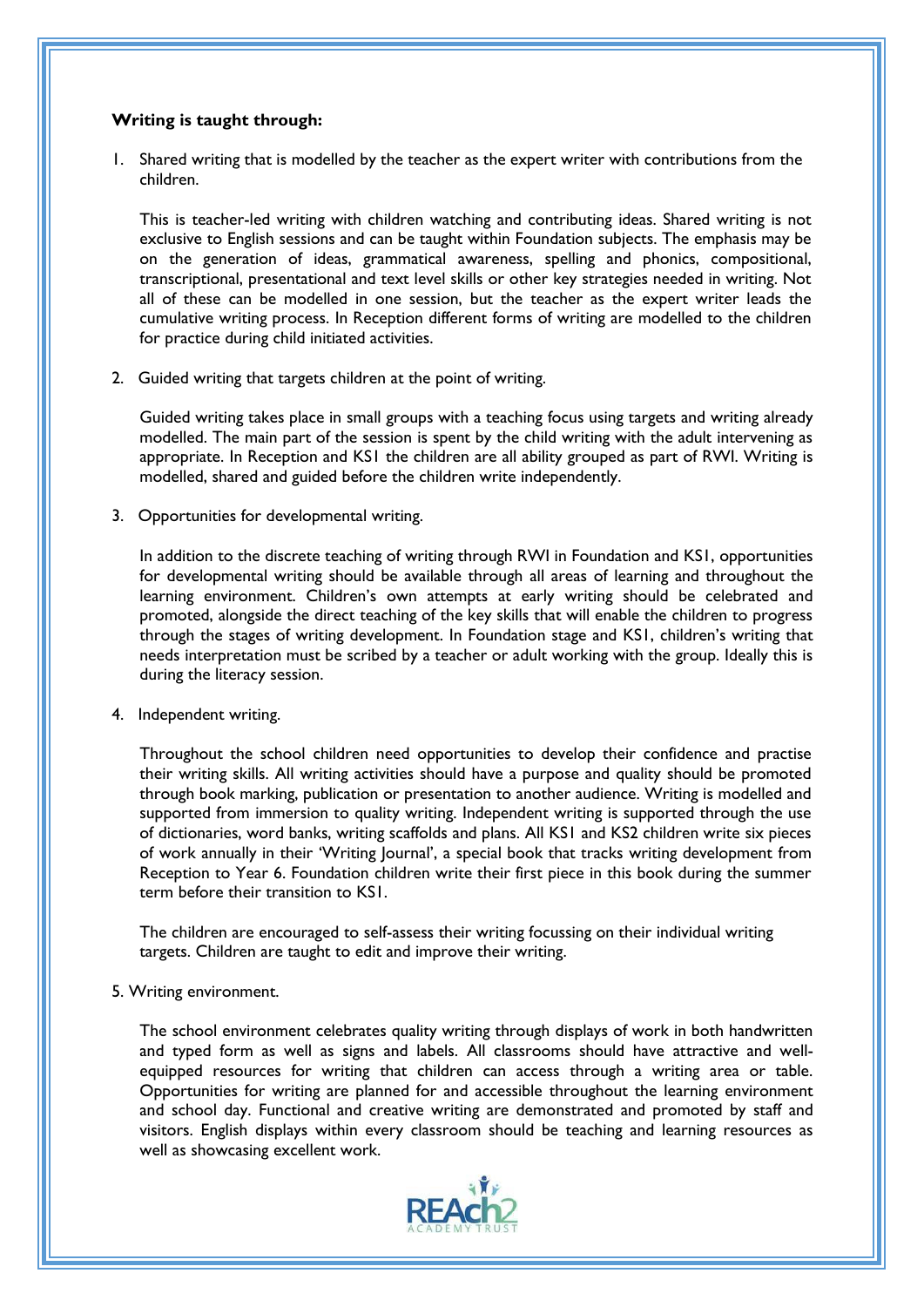### **Handwriting**

In Foundation and KS1 RWI handwriting font is taught as part of the programme. On completion of the RWI programme, Cripps handwriting and letter formation is explicitly taught throughout the school. The school uses the Nelson handwriting CDs. The correct way of forming letters with joining flicks is modelled by the teacher and patterns of letters are taught where appropriate in KS2. Teachers may choose whether to use a separate handwriting book or to teach handwriting in the children's literacy book. In KS1 and lower KS2 there is at least one session a week dedicated to demonstrating and practising handwriting. In upper KS2 the class teachers use their discretion and teach handwriting skills as necessary. By the time children are in Year 6 they are encouraged to be developing their own fluent, joined and cursive style. Children need to have adult interventions when handwriting to ensure incorrect formation is not practised. Good presentation is emphasised at all times and through all forms of writing. Support is given to those with poor pencil grip through triangular pencils and pencil grips. Left-handed writers should be sat on the left hand side of the table. In KS2 writing is on lined paper or with line guides and black ink handwriting pens are introduced from Year 3, once children's writing is fluent and consistent.

# **Speaking and listening**

We believe that speaking and listening is fundamental to children's development and that confidence in this area is essential to be successful in all areas of English. The four strands to speaking and listening are:

- 1. speaking
- 2. listening and responding
- 3. group discussion and interaction
- 4. drama

These oral skills are directly taught, modelled and sensitively encouraged in whole class and small group settings. Opportunities across the whole curriculum are planned for and developed. Children play an active part in presentations, topic talks, group discussions, debates and drama activities on a weekly basis. We follow the guidance and ideas from the current primary National Curriculum to support the teaching and learning of speaking and listening. There is progression in the skills taught and assessment of significant achievements in speaking and listening. Digital videos, tapes and photos are a means of capturing progress and keeping records.

# **English Working Wall**

It is expected that all classrooms will have an English Working Wall. This is an interactive display board to show the process of English and the learning journey within the current unit of work. This board is regularly changed to reflect the teaching and learning activities happening in the classroom. This display should include dated materials to support children (e.g. models and success criteria) when accessing their independent tasks. English working walls are clearly visible and provide the children with key vocabulary and models of the sequence of writing.

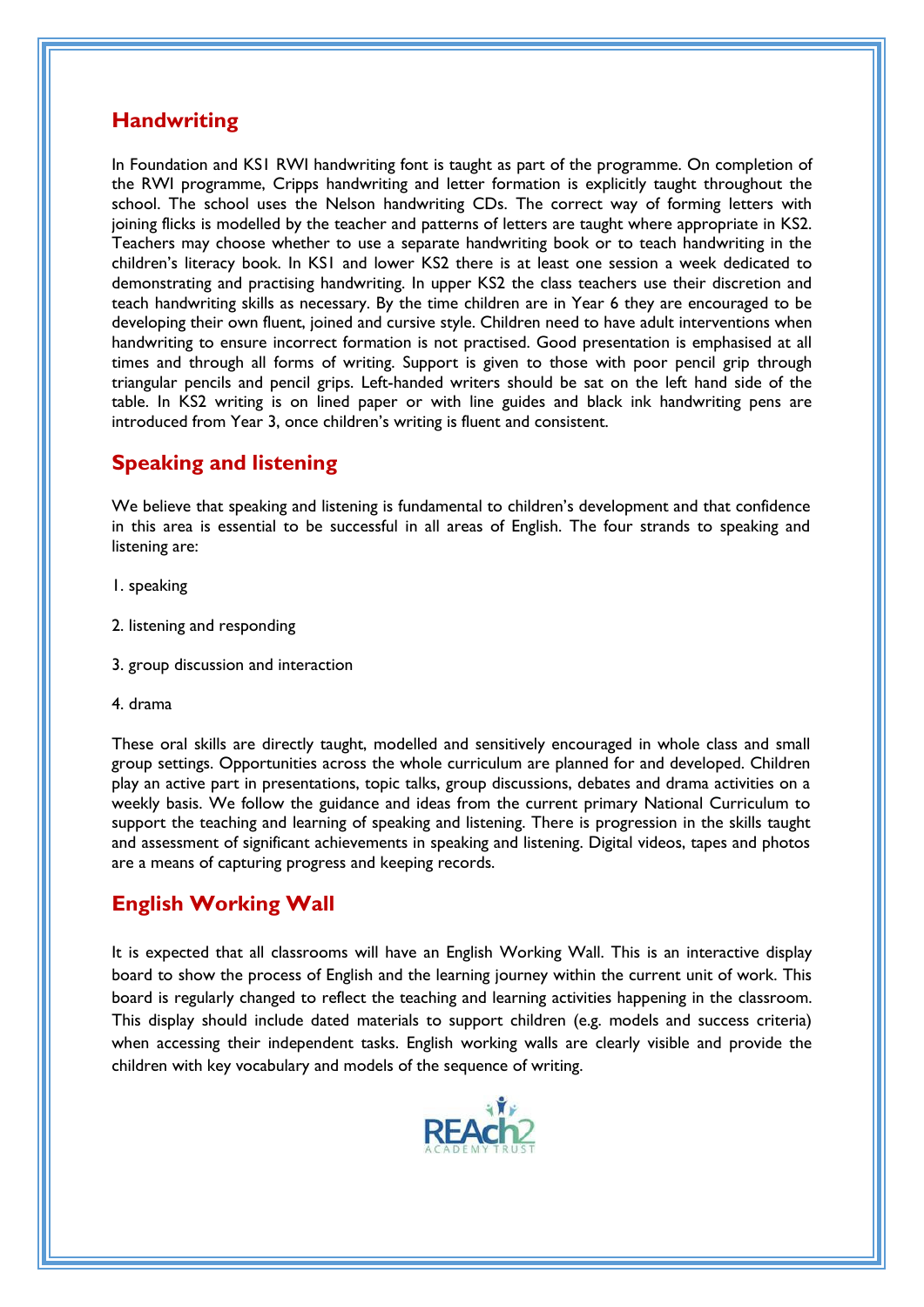# **Leadership and Management of English**

The English Coordinator works in conjunction with the S.L.T. The role of the subject leader involves:

- modelling good practice;
- being responsible for the upgrading and ordering of resources and arranging for their storage;
- keeping informed about developments and new initiatives to support the teaching of English and ensure staff are informed;
- auditing needs and organise staff training;
- training staff in teaching and learning of English;
- monitoring progress on a regular basis and feeding back to the head teacher;
- supporting teachers in planning and using resources;
- updating the school policy when necessary.
- ensuring Year 6 children are fully prepared for their national end of year assessments.
- liaising closely with the assessment leader.

### **Governing body**

Each term, the governing body is informed of the achievements and progress in English throughout the school. The English Subject leader is responsible for keeping the governing body up to date with new initiatives and developments.

### **Assessment**

In Foundation and KS1 regular formative and summative assessment is an integral part of RWI. Children are regular assessed and placed in appropriate ability groups. These groups are reviewed every half term, or sooner if the RWI teacher has a concern about any of the children within their group. Year 1 children undertake the phonics screening test; Year 2 children undertake national end of year assessments. Teachers are required to pass teacher assessment levels in reading and writing to the assessment manager on a termly basis.

In KS2 informal assessment takes place on an everyday basis through marking, feedback and discussions with the children. Teachers annotate their plans and use this AfL to inform planning and to target teaching to the needs of the children as well as to track progress.

Formal assessments across the school are monitored regularly by the Assessment Leader to check assessment is happening and to record results for tracking. The English Coordinator monitors this English assessment data, to check assessments are meaningful, relevant, and show progress. Assessment information and data is used to inform planning and for the evaluation of learning and teaching, both on an individual and whole school level.

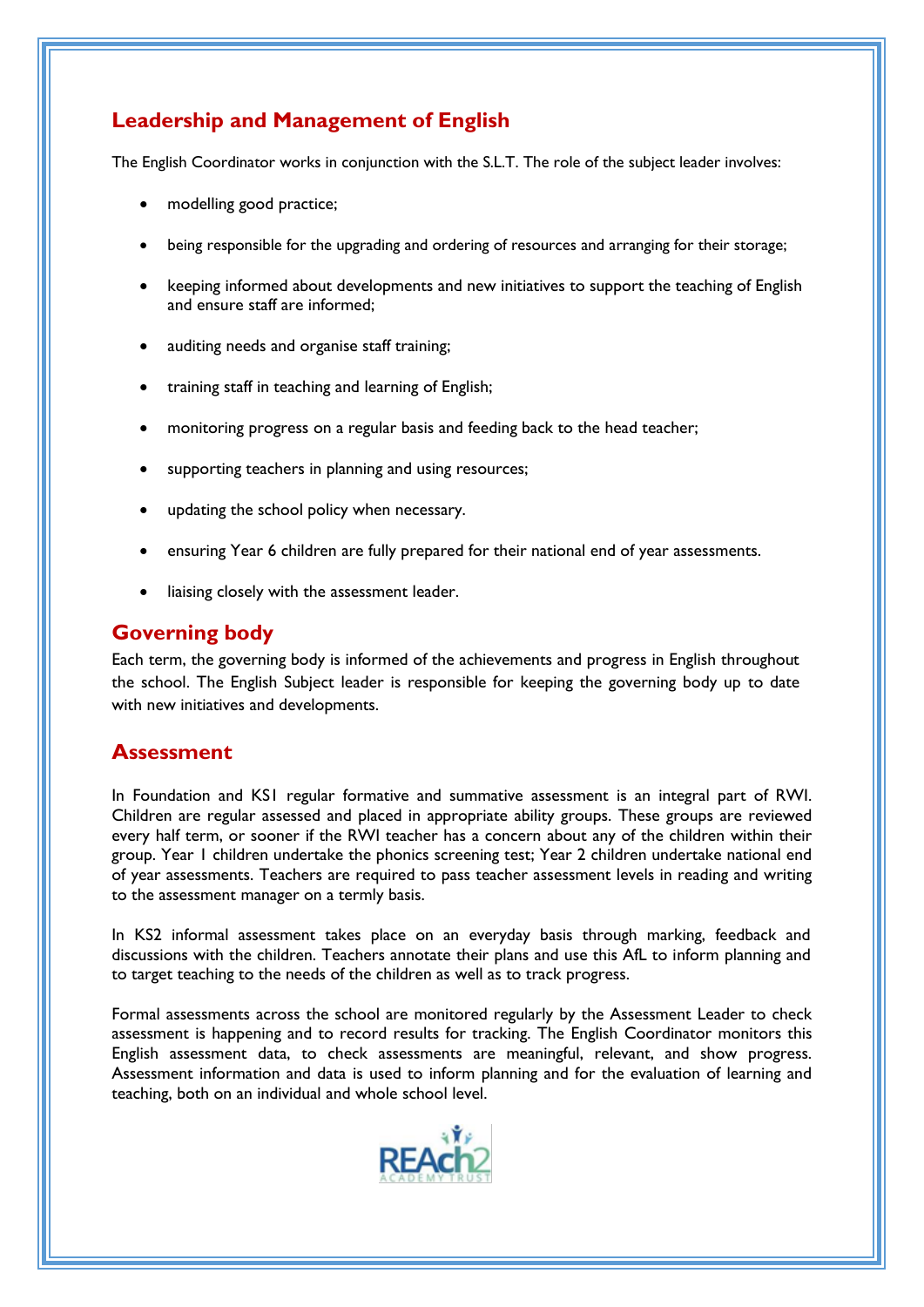Daily marking of children's writing is also completed by the teacher providing a positive comment that is specifically linked to the learning objective, and a target, where necessary, in order to move children on in their writing. Not all work will require in depth marking but teachers should aim to mark one piece of written work in detail every week.

In Year 2 children take their national end of year assessments in the summer term and are tested in grammar, punctuation, spelling and reading. They are given teacher-assessment levels and end of year assessment. The majority of children are expected to reach the Year 2 assessment level of 'expected' in each subject. Most children take the test with the exception of those children falling far below their expected attainment.

All children in KS1 and KS2 complete one piece of formally assessed writing in each half term. Children undertake a reading progress assessment test (PIRA) in each half term, which contribute towards their end of year assessment for reading. Other optional end of year assessments are taken in Years 1, 3, 4 and 5 and are used inform teacher assessment and are passed onto the next teacher.

Year 6 children sit the national end of year assessments in May. Externally marked tests are conducted in reading and 'spelling, punctuation and grammar.' Writing is assessed by the Year 6 teachers and is based on the children's writing progress during the year.

## **Special Educational Needs**

Children with identified needs in English are provided with support corresponding to their level of need and the level of time allocated. LSAs work with named children on a 1:1 or small group basis as directed by SEN status. The class teacher will differentiate the work appropriately in this situation to allow the child to participate and make progress to their full potential.

Children in Years 5 and 6 requiring additional support with English are identified to be part of the 'Fresh Start' intervention scheme. Children are identified for 1 to 1 tutoring in the spring term of Year 5.

Depending on the level of each individual child's need, the teacher and LSA will help the child access the task being taught to the whole class or will deliver a modified activity that is relevant to the child and their specific needs. LSAs will work in conjunction with the class teacher in order to plan, deliver and evaluate the individual child's learning. Individual needs are regularly reviewed, modified and updated.

More confident children are identified and work designed to develop a 'depth' of understanding is planned and delivered.

# **English Volunteers**

Whenever possible the school makes use of 'English volunteers' and parents and carers. They fulfil a vital role in hearing children read on a 1:1 basis, especially in KS1 and lower KS2. Volunteers are never turned down, pending appropriate safeguarding checks, and are always made to feel welcome.